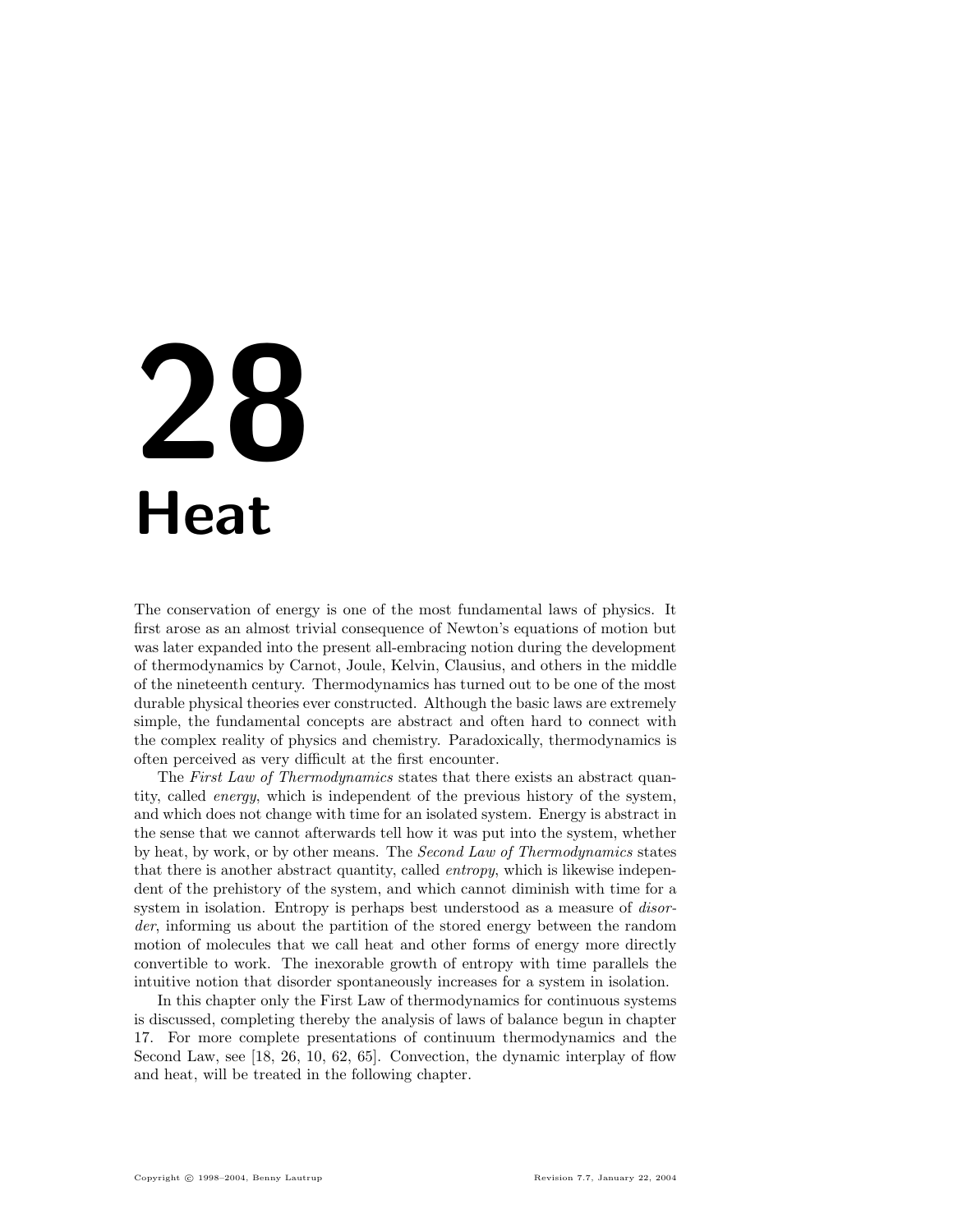# 28.1 Energy balance

The First Law of Thermodynamics postulates 1) that the energy  $\mathcal E$  of a physical system is only a function of the instantaneous state, *i.e.* of the macroscopic fields which characterize the state of the system, and 2) that energy is conserved in a system that is isolated from its environment. For a non-isolated system, any change in energy can therefore be accounted for by the actions of the environment. In terms of the heat Q transferred to the system and the work W performed on the system, the First Law takes the form,

$$
\Delta \mathcal{E} = Q + W \tag{28-1}
$$

Whereas the amounts of heat and work may both depend on the history of how the environment interacted with the system, their sum does not, because energy is only a function of the instantaneous state. If the environment can influence the system in other ways, for example through chemical reactions, further terms will appear on the right hand side.

### First Law in continuum physics

Continuous systems are of course also physical systems, so the First Law must by default be valid in continuum physics, provided the possibility of material flow through the surface of the control volume is taken properly into account. In an arbitrary moving control volume, the First Law turns into an equation of balance for the material rate of change of the total energy,

$$
\frac{D\mathcal{E}}{Dt} = \dot{Q} + \dot{W} , \qquad (28-2)
$$

where  $\dot{Q}$  is the rate at which the environment transfers heat to the system, and  $\dot{W}$  is the rate of work performed on the system by the environment.

It is a basic assumption in continuum physics that energy is an extensive quantity, transported by material particles. The energy of a control volume is as any other extensive quantity an integral,

$$
\mathcal{E} = \int_{V} \rho \epsilon \, dV \tag{28-3}
$$

where the energy density  $\rho \epsilon = d\mathcal{E}/dV$  is the product of the mass density  $\rho$  and the specific energy  $\epsilon = d\mathcal{E}/dM$ . The material time derivative of the energy then obeys Reynolds theorem (17-9) with  $\rho$  replaced by  $\rho \epsilon$ ,

$$
\frac{D\mathcal{E}}{Dt} = \frac{d\mathcal{E}}{dt} + \oint_{S} \rho \epsilon (\mathbf{v} - \mathbf{v}_{S}) \cdot d\mathbf{S} . \qquad (28-4)
$$

The last term represents the net outflow of energy from the control volume.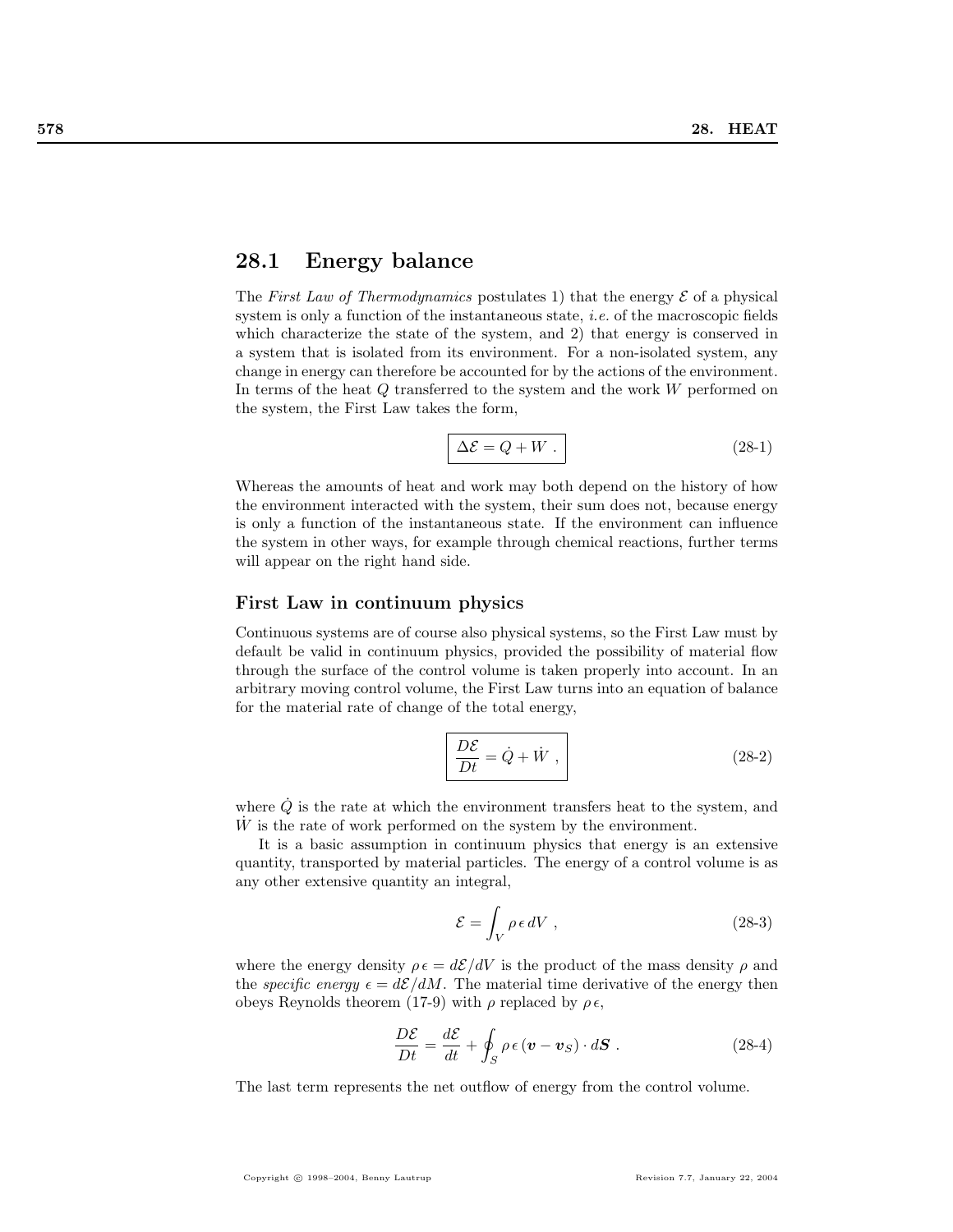### Rate of work

The environment can perform work on a system through long-range body forces such as gravity and electromagnetism, and through contact forces acting on the surface of the control volume. The rate of work of the contact forces is,

$$
\dot{W} = \oint_{S} \boldsymbol{v} \cdot \boldsymbol{\sigma} \cdot d\boldsymbol{S} , \qquad (28-5)
$$

where  $\sigma = \{\sigma_{ij}\}\$ is the stress field. If external body forces, for example gravity, also act on the material in the control volume, their rate of work must be added to the right hand side. Alternatively, a static external gravitational field can be included as a potential energy term in the total energy (see section 17.10 on page 320), and the same is possible for external electrostatic forces. When all body forces are "internalized" as potential energy, we only need to account for the environment's work on the system through contact forces, as given by the above expression. We shall assume this to be the case in the following.

### Rate of heat transfer

The everyday experience of handling a hot potato tells us that heat can be carried along with the movement of matter, but that possibility is already taken care of in the equation of energy balance (28-2) through the use of the material derivative, effectively turning the arbitrary control volume into a comoving volume. When we heat water to make tea, it becomes equally clear that heat can also be conducted through the solid bottom of the kettle. Heat transfer by conduction is not an advective transport phenomenon tied to the motion of material particles, but is rather a diffusion process by which the warmer material particles of the wall "infect" the colder particles of the water with heat.

Macroscopically we describe the flow of heat through a surface by a current density (vector) field  $q(x, t)$ , defined such that the amount of heat which flows through a surface element  $d\mathbf{S}$  in the time interval  $\delta t$  is  $\delta Q = \boldsymbol{q} \delta t \cdot d\mathbf{S}$ . The total rate of heat transfer into the system thus becomes,

$$
\dot{Q} = -\oint_{S} \boldsymbol{q} \cdot d\boldsymbol{S} + \int_{V} h \, dV \;, \tag{28-6}
$$

where we have also allowed for the possibility that heat may be produced at a rate  $h(x, t)$  per unit of volume by chemical, nuclear, or other processes.

Example 28.1.1 (Geothermal heat flow): The Earth produces heat in the interior by radioactivity, and the average geothermal heat current is  $q_c \approx 0.06 \text{ W/m}^2$ for the continents and  $q_s \approx 0.10 \text{ W/m}^2$  for the seas [2, p. 192]. Using that the Earth's mean radius is  $a = 6371$  km, and that the continents cover a fraction  $f \approx 29\%$  of the surface, the total rate of heat flow out of the Earth is  $\oint_S \mathbf{q} \cdot d\mathbf{S} =$  $4\pi a^2 (f q_c + (1-f) q_s) \approx 45 \times 10^{12}$  W. For comparison, the present world power consumption is about  $13\times 10^{12}$  W.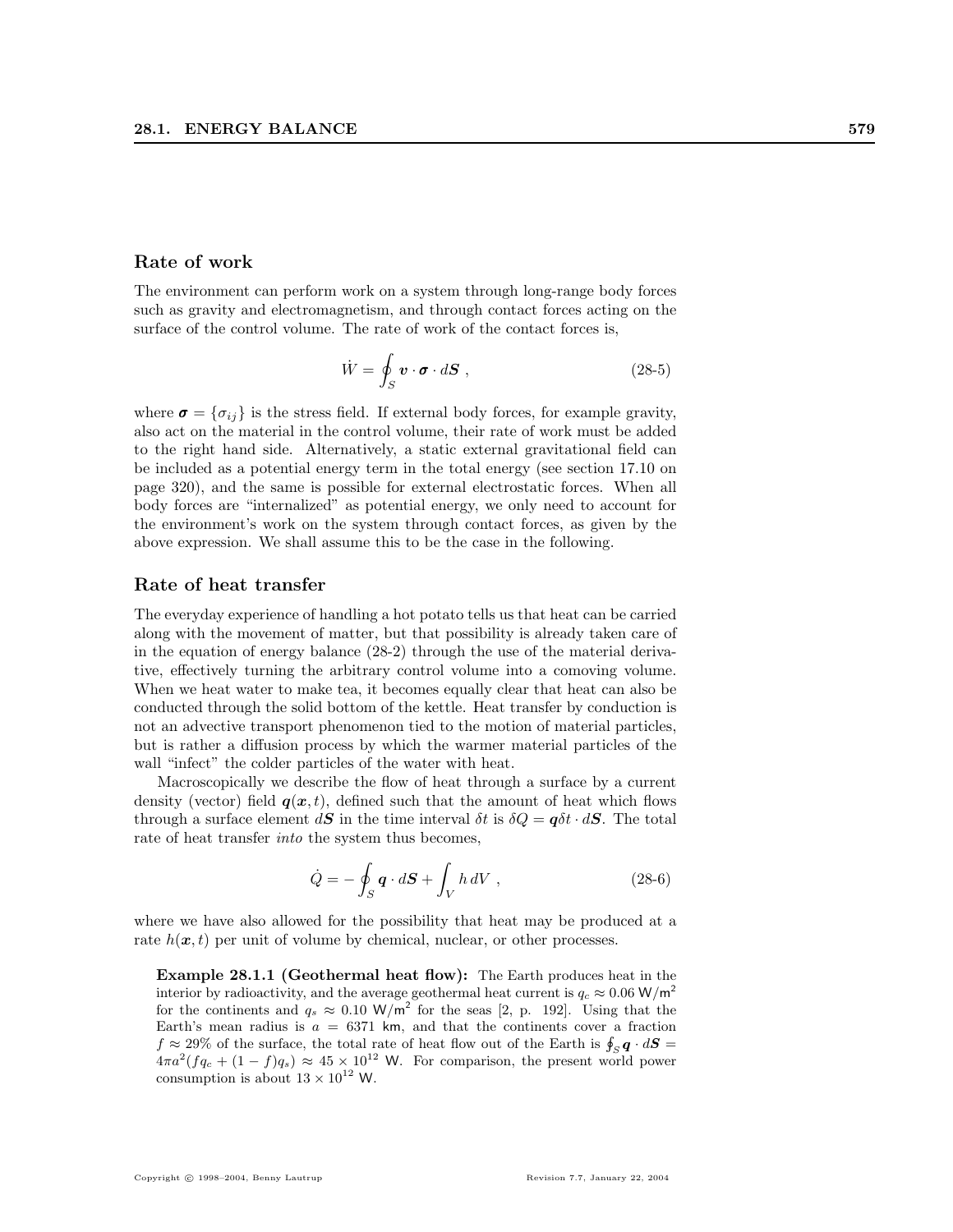### Internal energy

Separating out the kinetic energy  $\mathcal T$  and the potential energy  $\mathcal V$ , we shall write the total energy as,

$$
\mathcal{E} = \mathcal{T} + \mathcal{V} + \mathcal{U} \tag{28-7}
$$

where  $U$  is the *internal energy*. Since energy is an extensive quantity, the internal energy must also be an integral over a density,

$$
\mathcal{U} = \int_{V} \rho \, u \, dV \tag{28-8}
$$

where  $u = d\mathcal{U}/dM$  is the *specific internal energy*. Using the usual expressions for the kinetic energy (17-72) and the potential energy (17-89) the specific total energy becomes

$$
\epsilon = \frac{1}{2}\mathbf{v}^2 + \Phi + u \,,\tag{28-9}
$$

At this point we do not know the nature of the system and cannot be more explicit about the precise form of the specific internal energy.

Using energy balance (28-2) and mechanical energy balance (17-91) we obtain

$$
\frac{D\mathcal{U}}{Dt} = \frac{D\mathcal{E}}{Dt} - \frac{DT}{Dt} - \frac{DV}{Dt} = \dot{W} + \dot{Q} - \tilde{P},
$$

where  $\widetilde{P}$  is the reduced power, *i.e.* the total power (17-78) without the contribution due to the rate of work of gravity. Assuming as before that there are no other volume forces at play than static gravity, this reduces to,

$$
\frac{D\mathcal{U}}{Dt} = \dot{Q} + \int_{V} \sum_{ij} \sigma_{ij} \nabla_j v_i \, dV \tag{28-10}
$$

This is the global equation of internal energy balance. Comparing with the expression for the total power (17-78), we conclude that the last term represents the rate at which kinetic energy is converted into internal energy by internal stresses.

The surface integral in  $\dot{Q}$  is transformed into a volume integral by means of Gauss' theorem, and making use of an equation analogous to (17-13), it follows that the specific internal energy must obey the local equation,

$$
\rho \frac{Du}{Dt} = -\nabla \cdot \boldsymbol{q} + h + \sum_{ij} \sigma_{ij} \nabla_j v_i .
$$
\n(28-11)

Given explicit expressions for the specific internal energy  $u$ , the current of heat conduction  $q$ , the rate of heat production per unit of volume  $h$ , and the internal stress field  $\sigma$ , this equation becomes a dynamic equation for the temperature field, called the heat equation. In the following sections we shall write down this general equation under various simplifying assumptions.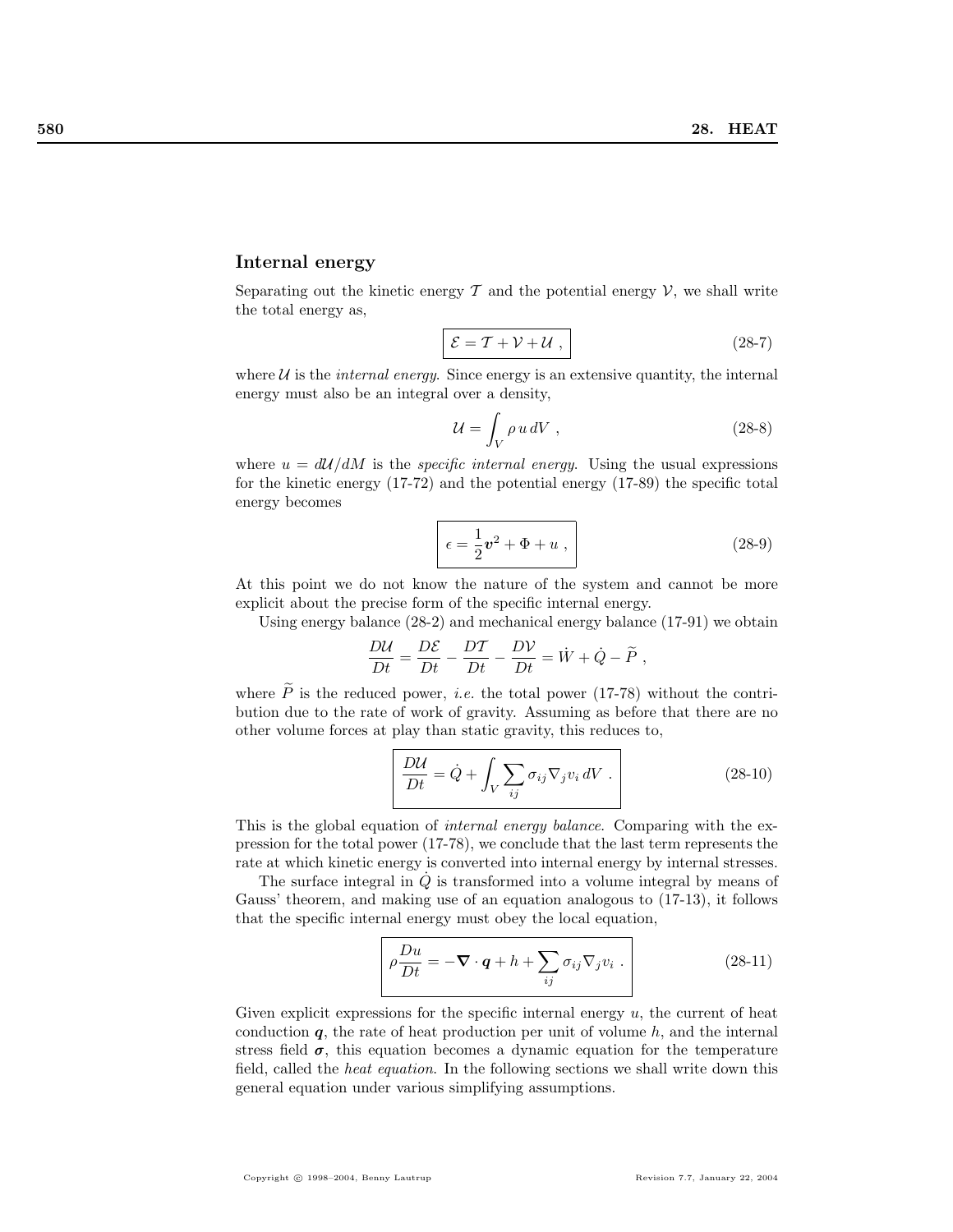# 28.2 Heat equation for isotropic matter at rest

The Second Law of Thermodynamics implies that in an isolated system heat will spontaneously stream from regions of higher to regions of lower temperatures (and conversely: this general rule is equivalent to the Second Law). We expect for this reason that the heat flow  $q$  is locally related to the gradient of the temperature field  $\nabla T$ . In isotropic matter, the simplest local relationship is Fourier's law of heat conduction,  $Jear$  Baptiste  $Joseph$ 

$$
\boxed{\mathbf{q} = -k\boldsymbol{\nabla}T \ ,} \tag{28-12}
$$

where the sign has been chosen so that heat is conducted from hot to cold. The positive constant  $k$  is called the *thermal conductivity* of the material, and is measured in units of watts per kelvin per meter. For water it is  $k \approx 0.6$  W/Km and for air  $k \approx 0.025$  W/Km.

In the following we shall always assume Fourier's law to be valid.

Example 28.2.1 (Geothermal gradient): The average continental geothermal heat flow is  $q_c \approx 0.06 \text{ W/m}^2$  [2]. Taking the thermal conductivity of bedrock to be  $k \approx 2$  W/Km [3], the average geothermal temperature gradient in the upper crust becomes  $|\nabla T| \approx q_c/k \approx 0.03$  K/m, or 30 kelvin per kilometer. It must be emphasized that the geothermal gradient varies strongly from place to place because of variations in the composition of the upper crust.

### Fourier's equation

The simplest of all materials is an incompressible homogeneous isotropic fluid (or solid) at rest with constant mass density field,  $\rho = \rho_0$ . In such a material there is only one thermodynamic variable, which may be taken to be the temperature field  $T = T(\mathbf{x}, t)$ , and any other local thermodynamic quantity, for example the specific energy  $u = u(T)$ , becomes a local function of the temperature. We shall for simplicity assume that the specific energy is linear in the temperature,  $u = c_0T$ , or at least linear in a certain temperature range. The constant  $c_0$  is the specific heat capacity of the material, defined as the amount of heat necessary to raise a unit of mass by one unit of temperature<sup>1</sup>.

Inserting  $u = c_0T$  and  $v = 0$  into the equation of local internal energy balance (28-11), and using Fourier's law of heat conduction (28-12), we obtain the heat equation for isotropic matter at rest,

$$
\rho_0 c_0 \frac{\partial T}{\partial t} = k \nabla^2 T + h \tag{28-13}
$$

Fourier (1768–1830). French scientist who made fundamental contributions to mathematics (Fourier series) and to the theory of heat.

<sup>&</sup>lt;sup>1</sup>There is a small ambiguity of language when we use the verb "heat" to mean both to "raise" the temperature" and to "add heat". It is perfectly possible to add heat to a system without raising its temperature, for example when boiling water. Conversely, the temperature may rise without heat transfer when you pump your bicycle.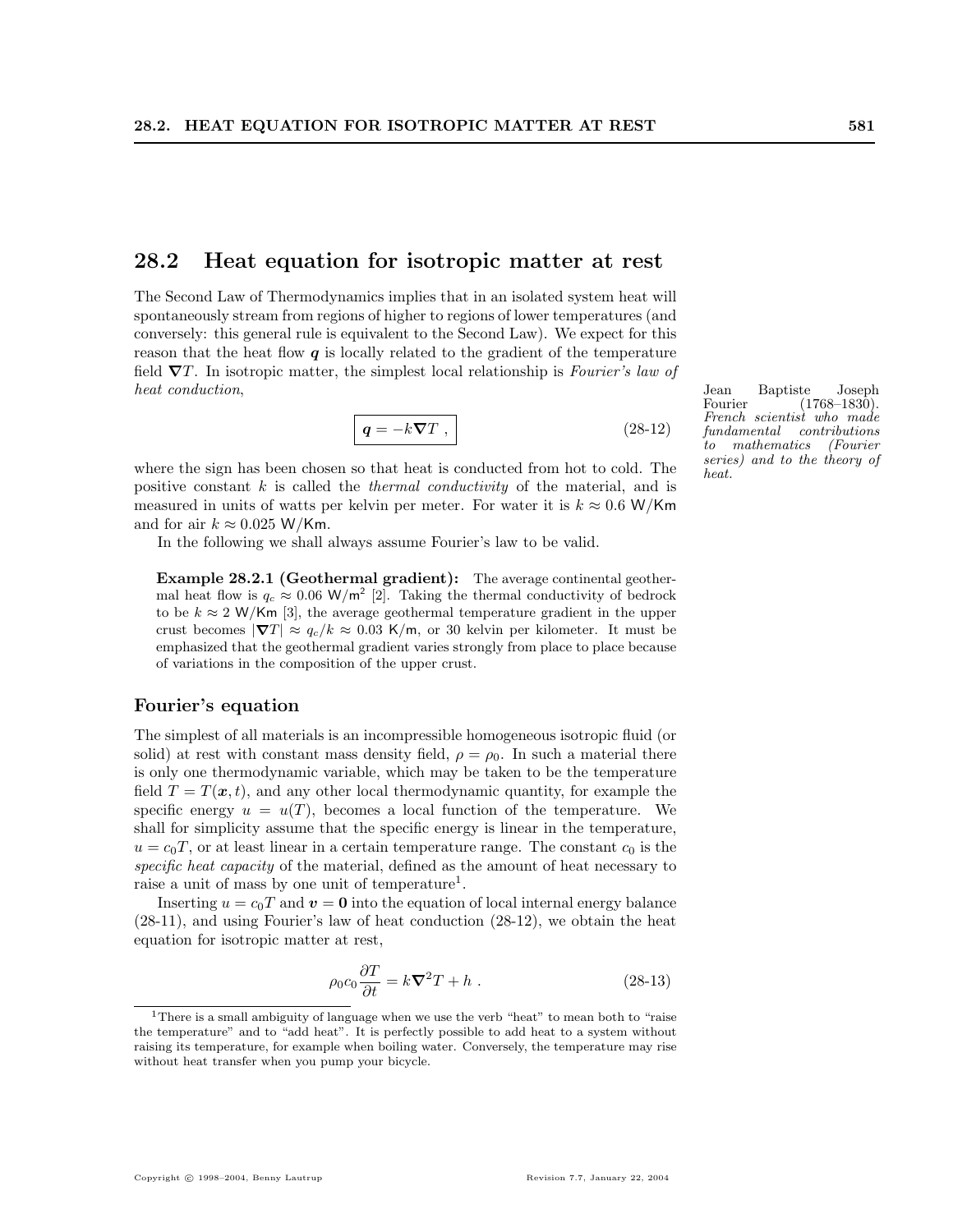Dividing by  $\rho_0 c_0$  it takes for  $h = 0$  the form of a standard diffusion equation, called Fourier's equation

$$
\frac{\partial T}{\partial t} = \kappa \nabla^2 T \;, \tag{28-14}
$$

with *heat diffusivity*,

$$
\kappa = \frac{k}{\rho_0 c_0} \ . \tag{28-15}
$$

For water we have  $\kappa \approx 1.4 \times 10^{-7}$  m<sup>2</sup>/s which is about 6 times smaller than the momentum diffusivity (kinematic viscosity)  $\nu$ . Somewhat surprisingly, the heat diffusivity of air turns out to be 140 times larger than for water (see page 588).

Why is it then that we use air for insulation in thermoglass windows, bed covers, and winter coats — rather than sleeping and walking in wetsuits? The explanation is that although heat diffuses about 140 times quicker in air than in water, the actual heat current (28-12) is for a given temperature gradient not determined by the diffusivity but by the thermal conductivity,  $k$ , which is about 25 times larger in water than in air. Consequently, you loose less heat in a fur coat than in a wetsuit even if the cold penetrates the fur coat much faster. The role of a fur coat or wetsuit is mainly to prevent advection of heat by air or water currents which will rapidly remove the warm fluid adjacent to your skin, increasing thereby the temperature gradient at the skin and thus the heat flow from your body.

### Heat diffusion time

The analogy between Fourier's equation (28-14) and the planar momentum diffusion equation (18-5) on page 331 allows us immediately to take over the solution (18-12) and adapt it to a uniform planar Gaussian temperature distribution in the yz-plane. Let the planar temperature field initially at  $t = 0$  be Gaussian,  $T = T_0 + \Theta \exp(-x^2/a^2)$ , where  $\Theta$  is the temperature excess at  $x = 0$ . At a later time the temperature field will then be,

$$
T(x,t) = T_0 + \Theta \frac{a}{\sqrt{a^2 + 4\kappa t}} \exp\left(-\frac{x^2}{a^2 + 4\kappa t}\right) .
$$
 (28-16)

It may of course be verified by direct insertion that this solution indeed satisfies Fourier's equation. The temperature distribution thus remains Gaussian at all Fourier's equation. The temperature distribution thus remains Gaussian at all times with a width that grows like  $\sqrt{a^2 + 4\kappa t}$  with time. Since the environment transfers no heat to the system and performs no work on it (because the material is everywhere at rest), the total internal energy in the heated material must remain constant while it spreads away from the central region (problem 29.5).

At large times,  $t \gg a^2/4\kappa$ , the Gaussian factor  $\exp(-x^2/4\kappa t)$  becomes universal for all bounded temperature distributions. The strong fall-off of the Gaussian makes it appear as if the temperature excess  $\Delta T = T - T_0$  expands with a wellmakes it appear as if the temperature excess  $\Delta T = T - T_0$  expands with a well-<br>defined front. At the distance  $x = 2\sqrt{\kappa t}$  the Gaussian has fallen to  $e^{-1} \approx 37\%$ 



Heat diffusion makes a  $temperature$ distribution widen and diminish in height as time goes by.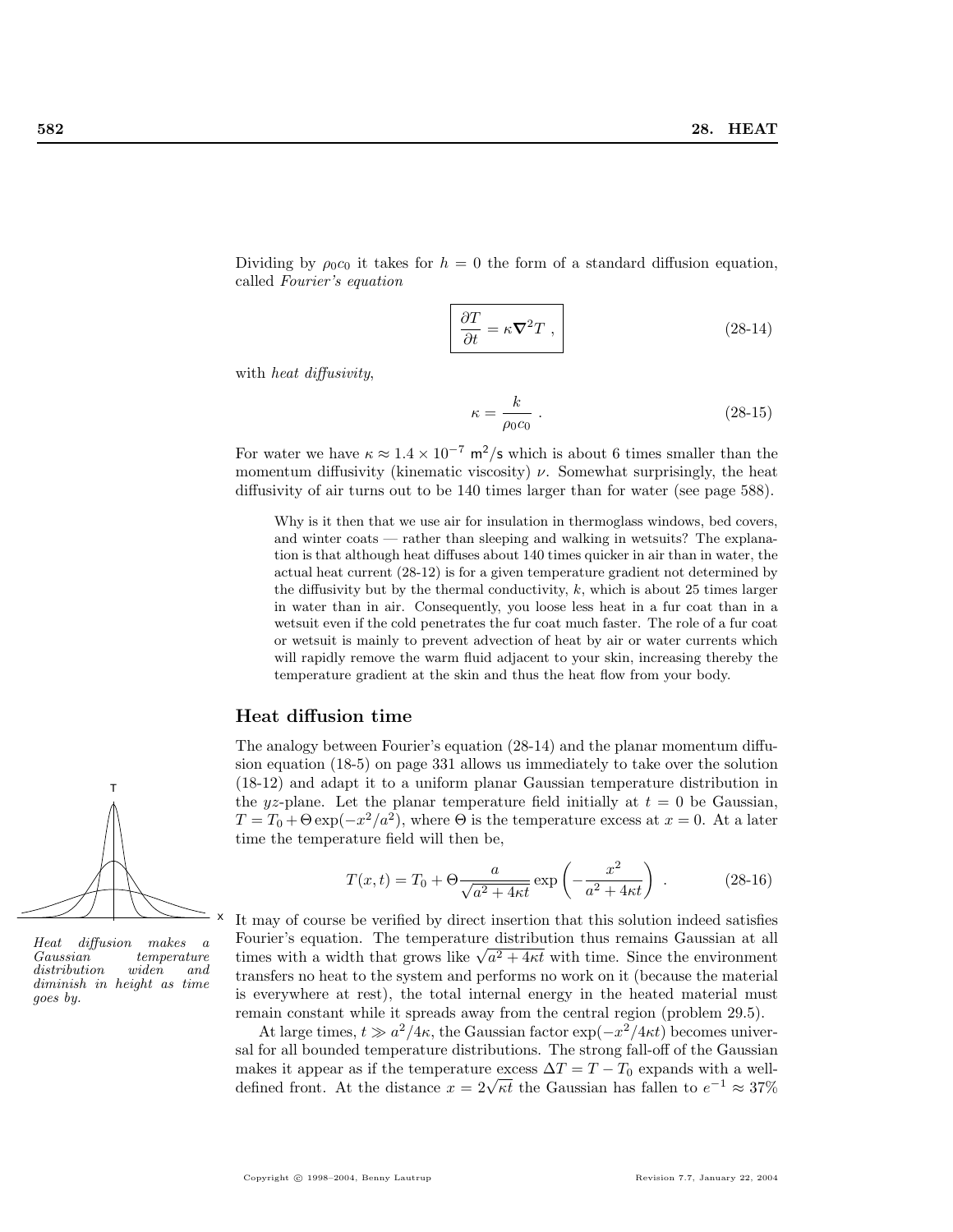of its central value. Depending on the application it may be more convenient to choose a more conservative front, for example  $x = 3.5\sqrt{\kappa t}$  where the Gaussian has fallen to 5% of its central value.

Conversely, one may also characterize heat diffusion by the characteristic time it takes for the front to reach a distance  $x = L \gg a$ . At the 37% level, this time becomes,

$$
t \approx \frac{L^2}{4\kappa} \;, \eqno(28-17)
$$

For a more conservative definition of the front, a correspondingly smaller estimate may be used, for example  $t \approx L^2/12\kappa$  for the 5% level. Such estimates are in fact very general and may be used to get an idea of the heat diffusion time in any system.

Example 28.2.2 (Hot porridge): Everybody has painfully learnt early in life that the center of a bowl of hot porridge may remain hot for a long time, even as the periphery grows cold. Taking the heat diffusivity of porridge equal to that of water, the time it takes for a spherical ball of hot porridge of radius  $a \approx 5$  cm to reach room temperature is estimated from (28-17) to be 4500 seconds or about an hour and a quarter. Parents have found a solution to this problem (see example 28.3.1 below).

### Planar heat wave

Similarly, we may take over the plane wave solution (18-14). Suppose the temperature is forced to oscillate sinusoidally in the plane  $z = 0$  with period  $\tau$  and amplitude  $\Theta$  around the mean temperature  $T_0$ , such that  $T = T_0 + \Theta \cos(2\pi t/\tau)$  at  $z = 0$ . Recasting the solution (18-14) in terms of these variables, with  $\omega \to 2\pi/\tau$ and  $k \to 1/d$ , it becomes a damped heat wave in which the temperature at depth z is,

$$
T = T_0 + \Theta e^{-z/d} \cos \left( 2\pi \frac{t}{\tau} - \frac{z}{d} \right) , \qquad d = \sqrt{\frac{\kappa \tau}{\pi}} , \qquad (28-18)
$$

where d is the penetration depth. The corresponding wavelength is  $\lambda = 2\pi d$ , and at a depth of one wavelength the damping factor is  $e^{-2\pi} = 1.8 \times 10^{-3}$ .

Example 28.2.3 (Annual soil temperature variation): The surface temperature of soil follows the annual variations in atmospheric temperature with period  $\tau = 1$  year =  $3.2 \times 10^7$  s. The thermal conductivity of soil consisting of sand, stones, and clay, is probably not unlike that of water with, say,  $k \approx 0.5$  W/Km, density  $\rho \approx 2$  g/cm<sup>3</sup>, and specific heat capacity about  $c_0 \approx 2$  J/gK, implying a heat diffusivity of around  $\kappa \approx 1.3 \times 10^{-7}$  m<sup>2</sup>/s, which is nearly identical to that of water. The soil penetration depth becomes  $d = 1.1$  m, meaning that the amplitude of the temperature variations at this depth has fallen to  $e^{-1} = 37\%$  of the surface amplitude (see fig. 28.1). Since the wave length is  $2\pi \approx 6$  times the penetration depth, the surface temperatures will be delayed by about 2 months at  $z = d$ . Denmark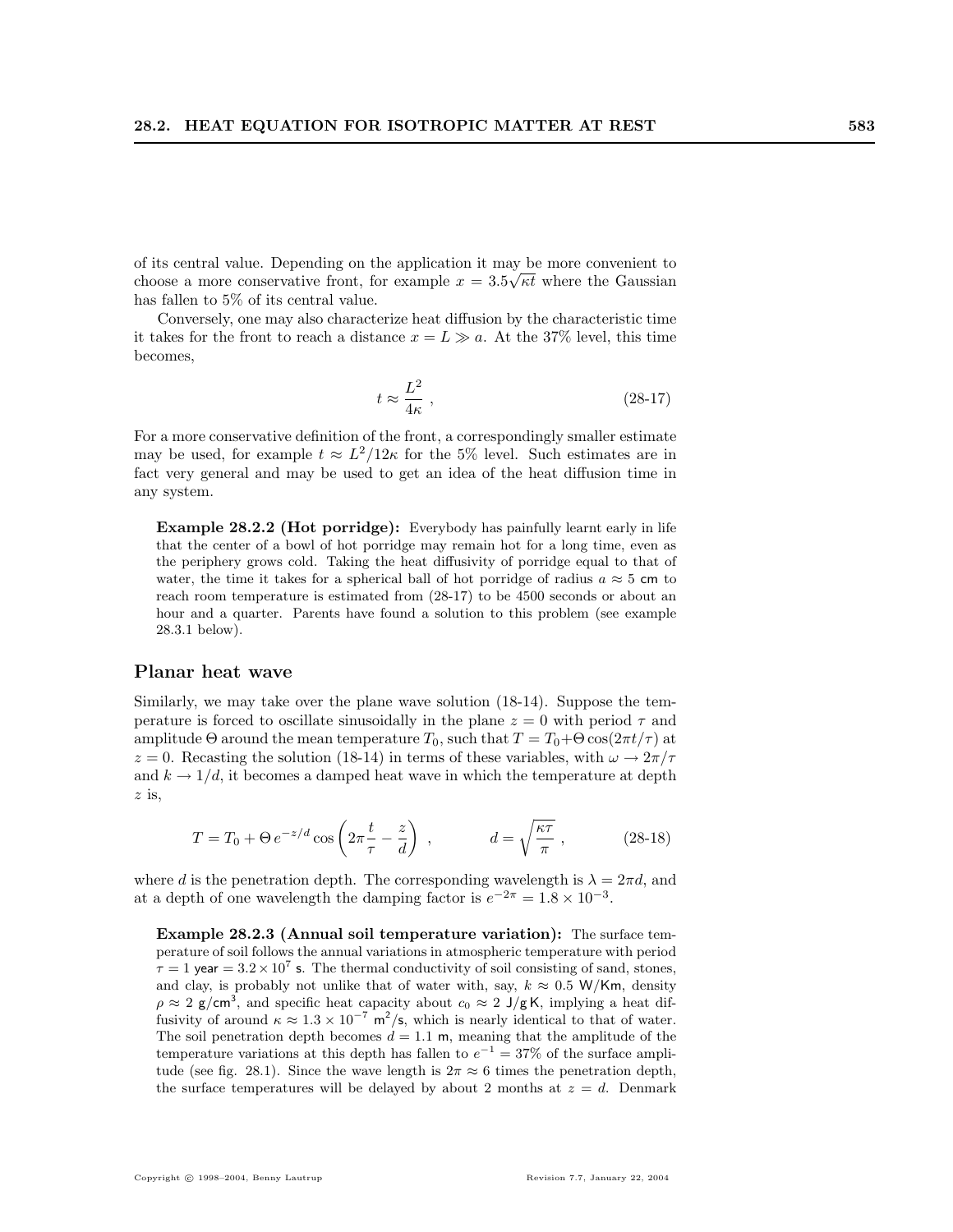

Figure 28.1: Calculated ground penetration of mean summer and winter temperatures in Denmark as function of depth z (example 28.2.3). It takes nearly two months to penetrate one meter of depth, and beyond  $z = 5$  m there is no yearly variation.

has for example a temperate Northern climate with mean temperature  $T_0 \approx 8^{\circ} \text{C}$ and a yearly variation of  $\Theta \approx 8^{\circ}$ C. Freezing temperatures occur often in winter, even if the average barely gets below  $0°C$ , but a freezing spell will have to last more than 2 months to penetrate to a depth of one meter, and that is highly improbable. Frost-free depth is accordingly defined to be 90 cm for water mains and foundations of houses.

### Steady planar heat flow

Suppose a slab of isotropic material at rest is enclosed between two infinitely extended flat plates held at different temperatures,  $T_0$  and  $T_1 = T_0 + \Theta$ . The planar symmetry suggests that the temperature field only depends on the transverse coordinate,  $T = T(x)$ . Inserting this into Fourier's equation we obtain  $\nabla_x^2 T = 0$ which has the solution

$$
T(x) = T_0 + \Theta \frac{x}{d} \t{,} \t(28-19)
$$

where  $d$  is the distance between the plates. Although heat conduction is necessary for establishing a flow of heat, the final distribution does not depend on the value of the coefficient of thermal conductivity. As we shall now see, thermal conductivity determines instead the time scale for the appearance of a steady flow pattern. This is completely analogous to velocity-driven planar flow between moving plates which does not depend on the viscosity (section 18.2 on page 331), although viscosity does determine the time scale for the flow to settle down into a steady pattern.



Steady heat flow between parallel plates at different temperatures. The plates continue far above and below the section shown here.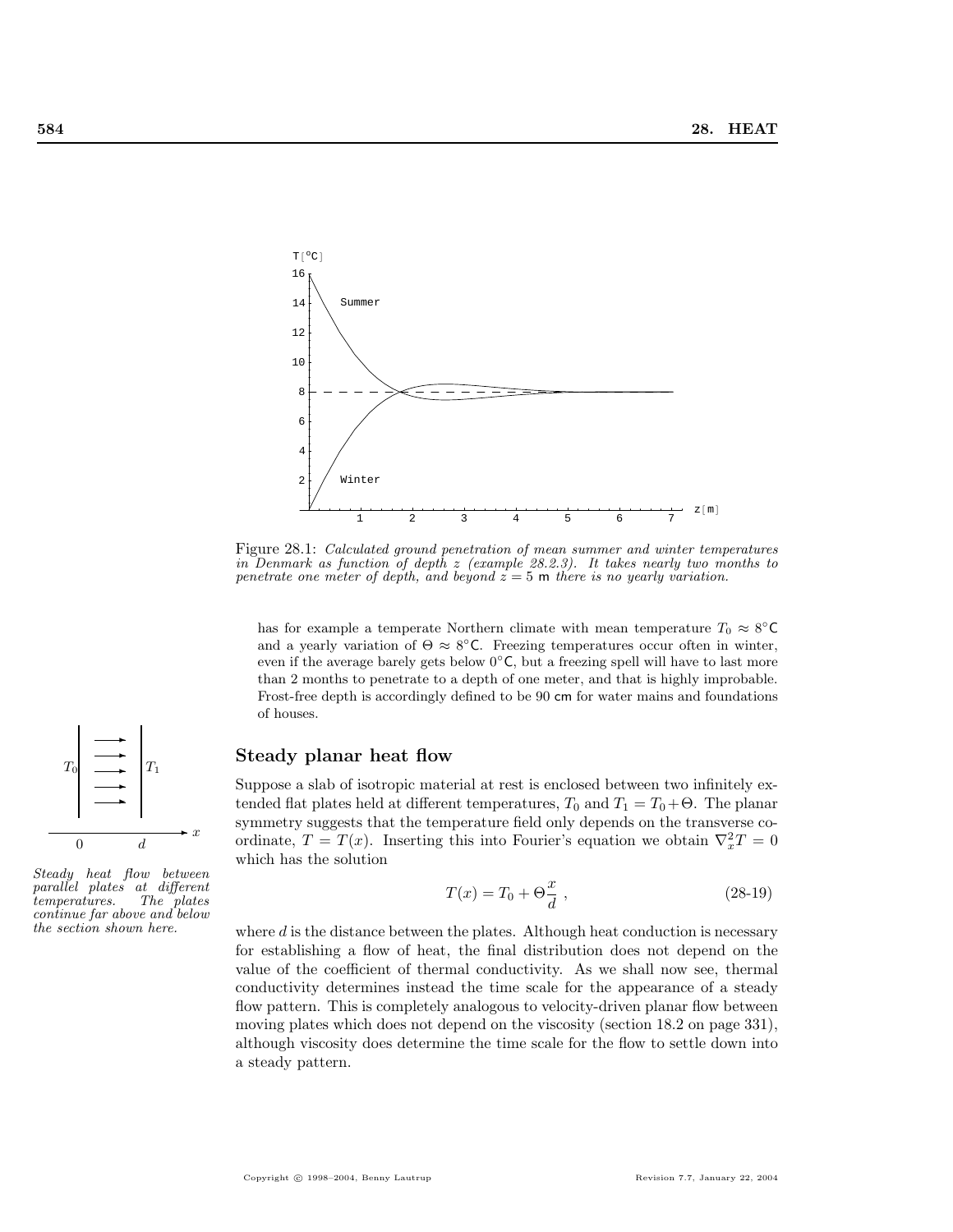### Steady heat production

If heat is produced at a constant rate  $h$  per unit of volume and if the environment has constant properties, an equilibrium will eventually be attained in which the heat produced in a volume equals the amount of heat that leaves the volume. The temperature field will then become time independent and obey the steady heat equation (28-13),

$$
k\boldsymbol{\nabla}^2 T + h = 0. \qquad (28-20)
$$

Given the heat production and suitable boundary conditions this equation determines the temperature distribution. Often  $h$  will itself vary with temperature because the heat producing processes are temperature dependent.

Suppose, for example, that heat is produced at a fixed rate  $h(x, t) = h_0$  inside a sphere of radius a, making the total heat rate  $\dot{Q} = \frac{4}{3}\pi a^3 h_0$ . The spherical solution to the steady heat equation (28-20) then becomes,

$$
T = T_s + \frac{h_0}{6k} \left( a^2 - r^2 \right) , \qquad (28-21)
$$

where  $T_s$  is the (constant) surface temperature. The temperature is (naturally) highest in the center for  $h_0 > 0$ . Averaging over the sphere, the mean temperature becomes (see problem 28.1),

$$
\langle T \rangle = T_s + \frac{h_0}{15k} a^2 \ . \tag{28-22}
$$

The average temperature excess in the sphere is thus merely  $2/5$  of the temperature difference between the center and the surface.

Example 28.2.4 (Geothermal heat production): The total geothermal heat output of the Earth is  $\dot{Q} \approx 45 \times 10^{12}$  W (see example 28.1.1), implying an average (radioactive) heat production rate  $h_0 \approx 4 \times 10^{-8}$  W/m<sup>3</sup>. If the Earth were made from uniform material with  $k \approx 2$  W/Km, the central temperature excess would be  $T_c - T_s \approx 140,000$  K. This estimate fails miserably in comparison with geophysical models which place the central temperature at  $4,000-6,000$  K, demonstrating that the Earth is a highly non-uniform object with respect to heat transfer. In the liquid mantle rapid convection rather than slow conduction is the dominant mechanism of heat transfer, although thermal conductivity also increases with depth.

Example 28.2.5 (Human skin temperature): The average heat output from a human being (used for example for dimensioning cooling systems for concert halls) is  $\dot{Q} \approx 100$  W. With a typical mass of  $M \approx 70$  kg and density equal to that of water  $\rho_0 \approx 1000 \text{ kg/m}^3$  the volume becomes  $V = 0.07 \text{ m}^3$ , implying an average heat production density rate  $h_0 \approx 1.4 \text{ kW/m}^3$ . In the "spherical approximation" a human body of this mass would have radius  $a \approx 0.25$  m, and using (28-22) with  $k = 0.6$  W/Km we obtain the difference between the average temperature and the skin temperature  $\langle T \rangle - T_s \approx 10$  K. Taking  $\langle T \rangle = 37°$ C, the skin temperature is predicted to be 27◦C. The conclusion is that a naked human being should be able to survive "indefinitely" in water of this temperature, a result which agrees decently with common experience (see also problem 28.2).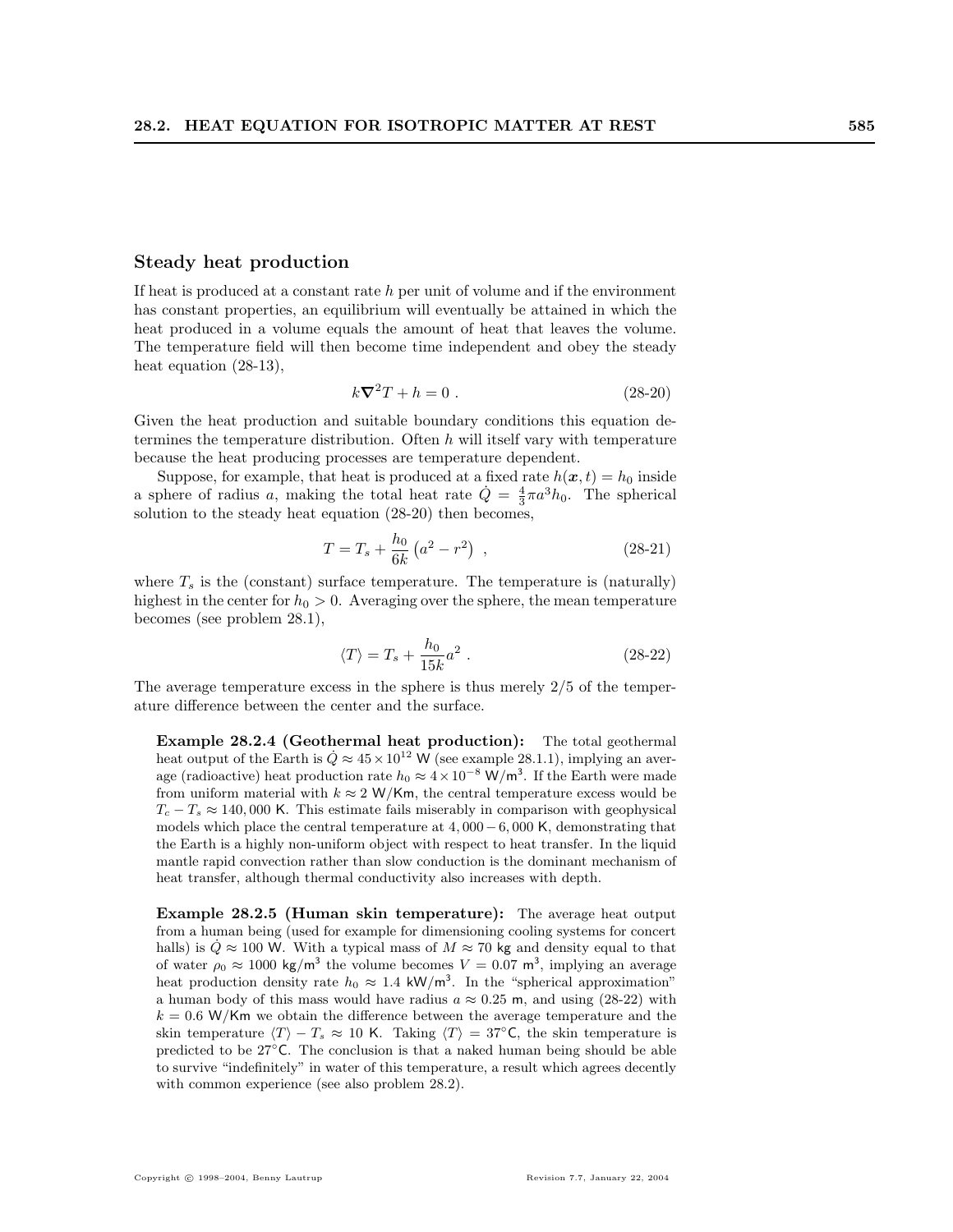# 28.3 Heat equation for fluids in motion

The dominant effect of the velocity of a moving fluid is advective transport of internal energy, expressed through the material derivative on the left hand side of the equation of local internal energy balance (28-11). The last term on the right hand side also depends on the velocity but it only plays a role for compressible or viscous fluids. Even then, dissipative heating will only be important under extreme circumstances, for example at the leading edges of a supersonic aircraft or a spacecraft reentering the atmosphere.

### Incompressible inviscid fluid

For an incompressible inviscid fluid the heat equation takes (in the absence of heat production) almost the same form as Fourier's equation  $(28-14)$ ,

$$
\frac{\partial T}{\partial t} + (\mathbf{v} \cdot \nabla) T = \kappa \nabla^2 T . \qquad (28-23)
$$

The extra advective term on the left hand side expresses that heat moves along with the flow of matter, whereas the right hand side expresses that it also streams down temperature gradients as for a fluid at rest. We shall see below that this heat equation can essentially always be maintained when the fluid is nearly inviscid and the flow speed is everywhere small compared to the velocity of sound.

### The Péclet number

The time it takes for heat to be advected by the flow of fluid with velocity U through a distance L is  $t_{adv} \sim L/U$  whereas the time it takes for it to diffuse through the same distance is  $t_{\text{diff}} \sim L^2/\kappa$ , disregarding all purely numeric factors. The ratio of the time scales for diffusion and flow is an important dimensionless quantity, called the *Péclet number*, Pe  $\sim t_{\text{diff}}/t_{\text{adv}} \sim UL/\kappa$ .

More formally, and in analogy with the Reynolds number, the Péclet number is defined to be the ratio of the advective to diffusive terms in the heat equation,

$$
\mathsf{Pe} = \frac{|\rho_0 c_0(\mathbf{v} \cdot \nabla) T|}{|k \nabla^2 T|} \approx \frac{UL}{\kappa} \ . \tag{28-24}
$$

The value of the Péclet number determines whether heat flow in a fluid is dominated by advection or by conduction. For large Péclet number the right hand side of the heat equation (28-23) can be disregarded, and the heat equation now simply says that the temperature is constant around any comoving material particle. The smallness of the heat diffusivity in most materials usually makes the Péclet number quite large for flows of ordinary dimensions and flow speeds. For small Péclet number, the advective term can be disregarded, and the heat equation reverts to that of a fluid at rest.

Jean-Claude Eugene Péclet (1793–1857). French physicist. One of the first scholars of Ecole Normale (Paris); known for his clarity of style, sharp-minded views and well-performed experiments.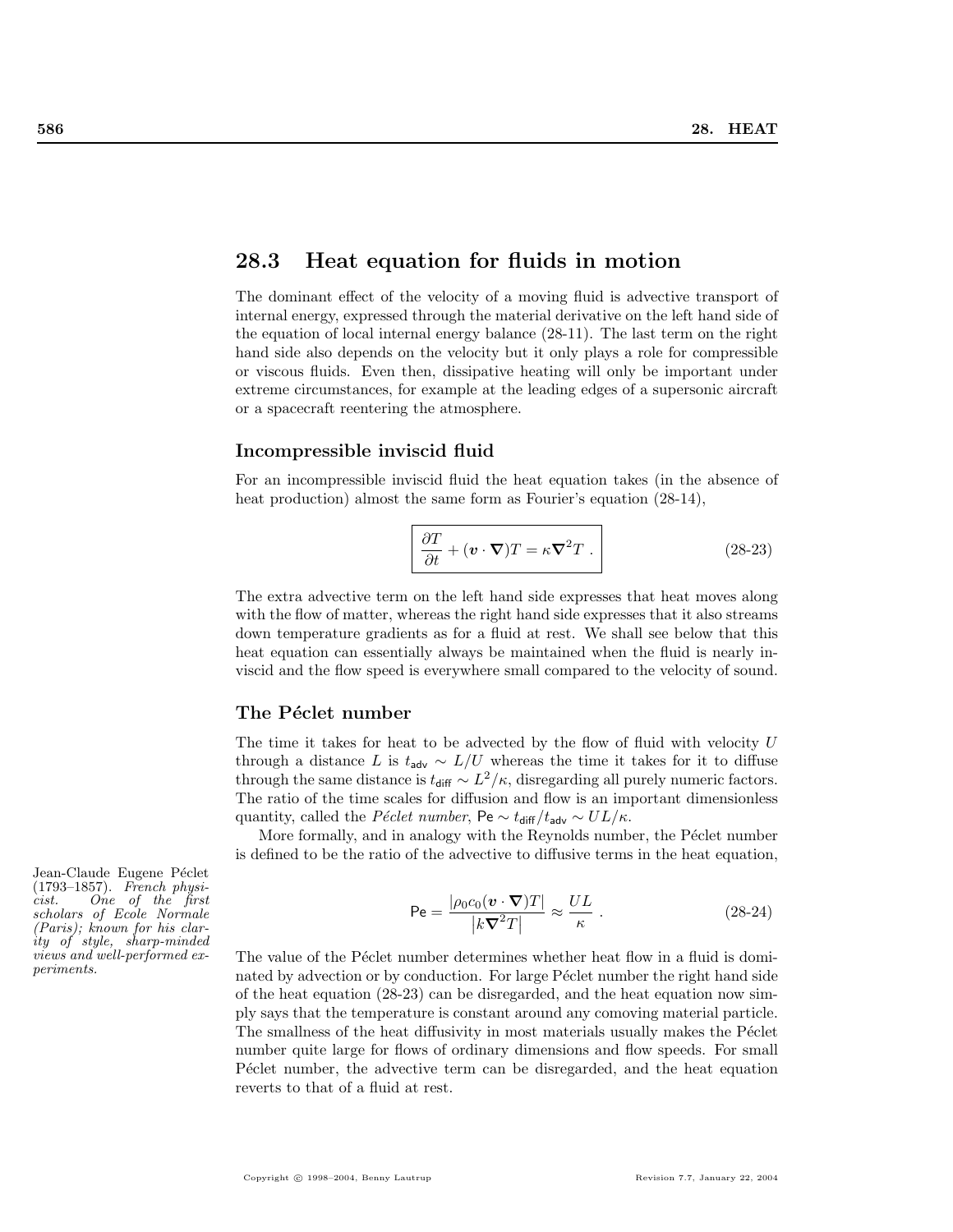Example 28.3.1 (Cooling hot porridge): The parental solution to the problem of the hot porridge (see example 28.2.2) is to stir it a few times with a spoon. Stirring sets the porridge into motion and the heat (or rather the internal energy) is carried along with the porridge by advection. Mixing the hot and cold regions increases the local temperature gradients, resulting in a large diffusive heat flow which quickly evens out the temperature differences and makes the porridge eatable. During stirring, layers of hot and cold porridge are interwoven with each other, lowering the typical distance scale to perhaps  $L = 1$  cm. Taking  $U = 10$  cm/s and the diffusivity to be approximatively that of water,  $\kappa \approx 1.4 \times 10^{-7}$  m<sup>2</sup>/s, we find a Péclet number of Pe  $\approx 7,000$ , showing that heat conduction can safely be ignored while you stir. Diffusive cooling due to the larger temperature gradients must mainly take place when you stop stirring after a few seconds. The heat diffusion time (28-17) in the stirred porridge is now estimated to be of the order of minutes.

### Compressible ideal gas

In section 17.11 on page 322 we calculated the specific internal energy (17-97) of a compressible ideal gas with adiabatic index  $\gamma$ . As for incompressible fluid, the specific energy density was found to be linear in the absolute temperature<sup>2</sup>,

$$
u = c_v T , \t\t c_v = \frac{1}{\gamma - 1} \frac{R}{M_{\text{mol}}}, \t\t (28-25)
$$

where the constant  $c_v$  is the specific heat at constant density (i.e. volume). It represents — as the first equation shows — the amount of *energy* that is necessary to raise a unit of mass of the gas by one unit of temperature. If the density (volume) is held constant, so that no work is performed on the gas, this is the same as the amount of heat that must be transferred to a unit mass of the gas to raise its temperature by one unit.

If on the other hand the pressure is held constant, the amount of heat that must be transferred to a unit mass of the gas to raise its temperature by one unit is instead (see for example [6]),

$$
c_p = c_v + \frac{R}{M_{\text{mol}}} = \frac{\gamma}{\gamma - 1} \frac{R}{M_{\text{mol}}},\qquad(28-26)
$$

called the specific heat at constant pressure or the isobaric specific heat.

Disregarding viscous friction and heat production, local internal energy balance (28-11) becomes,

$$
\rho c_v \left( \frac{\partial T}{\partial t} + (\mathbf{v} \cdot \nabla) T \right) = k \nabla^2 T - p \nabla \cdot \mathbf{v} , \qquad (28-27)
$$

where the pressure is given by the ideal gas law,  $p = (R/M_{\text{mol}})\rho T$ . The first source term on the right hand side represents the local inflow of heat by conduction

<sup>2</sup>Although this expression was derived under the assumption of adiabatic (isentropic) processes, it must be correct in general because energy is only a function of the final state and not of the particular road that leads to this state, whether adiabatic or not.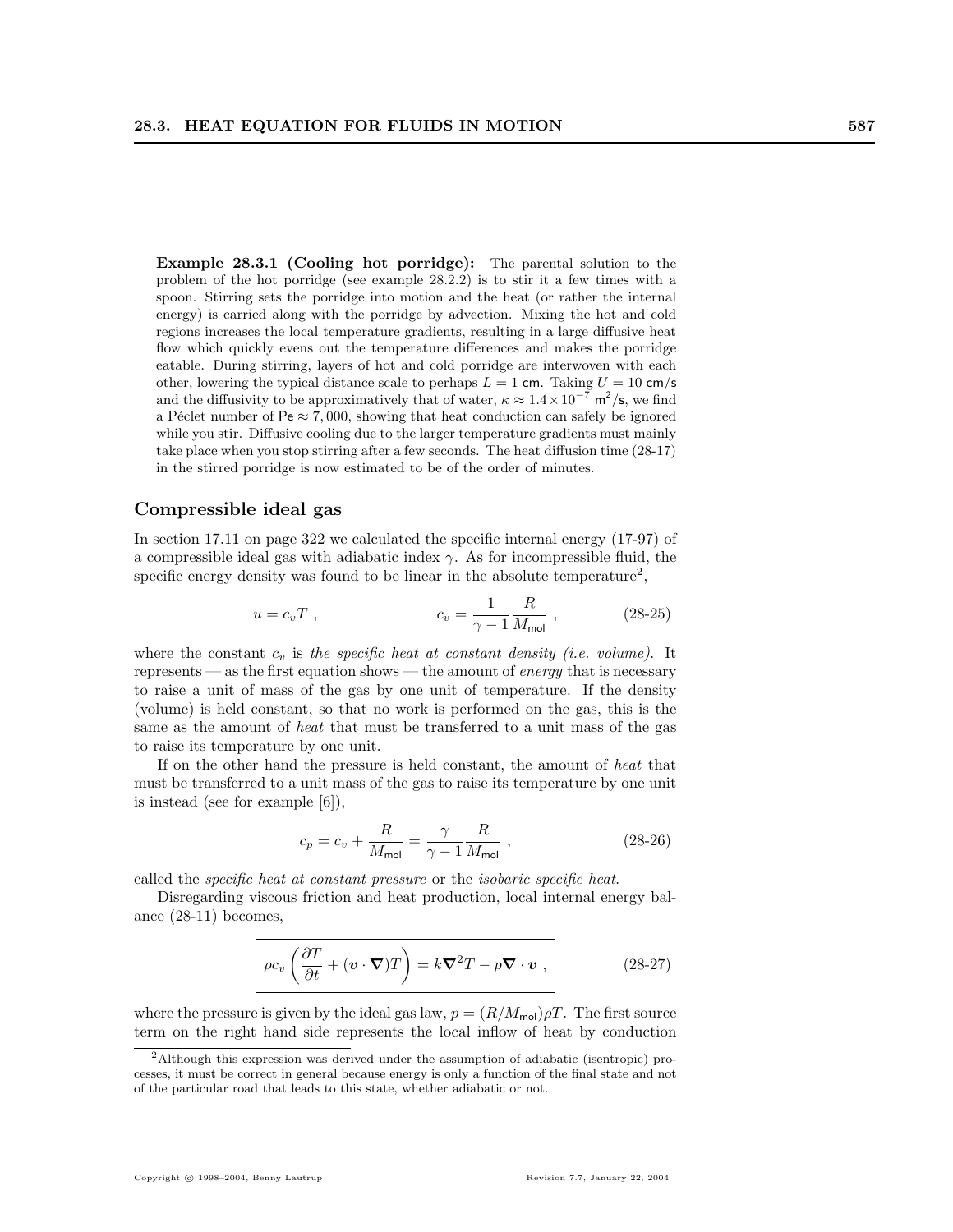whereas the last represents the work of local compression (because it is positive when  $\nabla \cdot \mathbf{v} < 0$ . We shall show below that if the flow velocity is much smaller than the speed of sound, the local compression source can be "moved over" to the left hand side, replacing the specific heat at constant volume by the specific heat at constant pressure,

$$
\rho c_p \left( \frac{\partial T}{\partial t} + (\mathbf{v} \cdot \nabla) T \right) = k \nabla^2 T . \qquad (28-28)
$$

It is of the same form as for an incompressible fluid, except for the use of the specific heat at constant pressure, but it should be remembered that this is only an approximation to the correct equation (28-27) valid at small flow speeds.

The heat diffusivity is now defined as,

$$
\kappa = \frac{k}{\rho c_p} \ . \tag{28-29}
$$

For air at normal temperature and pressure, we have  $\kappa \approx 2 \times 10^{-5}$  m<sup>2</sup>/s which is about 140 times larger than that of water.

### Derivation of the heat equation (28-28)

Using the equation of state  $p = (R/M_{\text{mol}})\rho T$  we get,

$$
\frac{Dp}{Dt} = \frac{R}{M_{\text{mol}}} \left( \frac{D\rho}{Dt} T + \rho \frac{DT}{Dt} \right) = -p \nabla \cdot \boldsymbol{v} + (c_p - c_v) \rho \frac{DT}{Dt} .
$$

In the last step we have used the equation of continuity (15-29) to eliminate the density derivative. The heat equation may now be written

$$
\rho c_p \frac{DT}{Dt} - \frac{Dp}{Dt} = k \nabla^2 T \ . \tag{28-30}
$$

For steady flow and in the absence of gravity, Bernoulli's theorem (16-16) relates a change in pressure to a change in flow velocity,  $\Delta p \approx -\frac{1}{2}\rho \Delta(v^2)$ . Since a change in the absolute temperature is related to a change in the velocity of sound (16-8), from which we get  $\Delta T \sim \Delta(c_s^2) M_{\text{mol}}/R\gamma$ . The ratio of the two terms on the left hand side of the heat equation may thus be estimated to be,

$$
\frac{\left|\frac{Dp}{Dt}\right|}{\left|\rho c_p \frac{DT}{Dt}\right|} \approx \frac{\Delta p}{\rho c_p \Delta T} \sim \frac{\Delta(v^2)}{\Delta(c_S^2)} \sim \frac{v^2}{c_S^2} \,. \tag{28-31}
$$

In the last steps we have disregarded all factors of order unity. This argument suggests that the material pressure derivative can be disregarded in steady flow as long as the flow speed is much smaller than the speed of sound (which also makes the flow effectively incompressible; see section 16.4 on page 269). For general unsteady flow there will be further conditions on the rate of change of the pressure,  $\partial p/\partial t$ , and on the field of gravity (see [18] for a more careful discussion).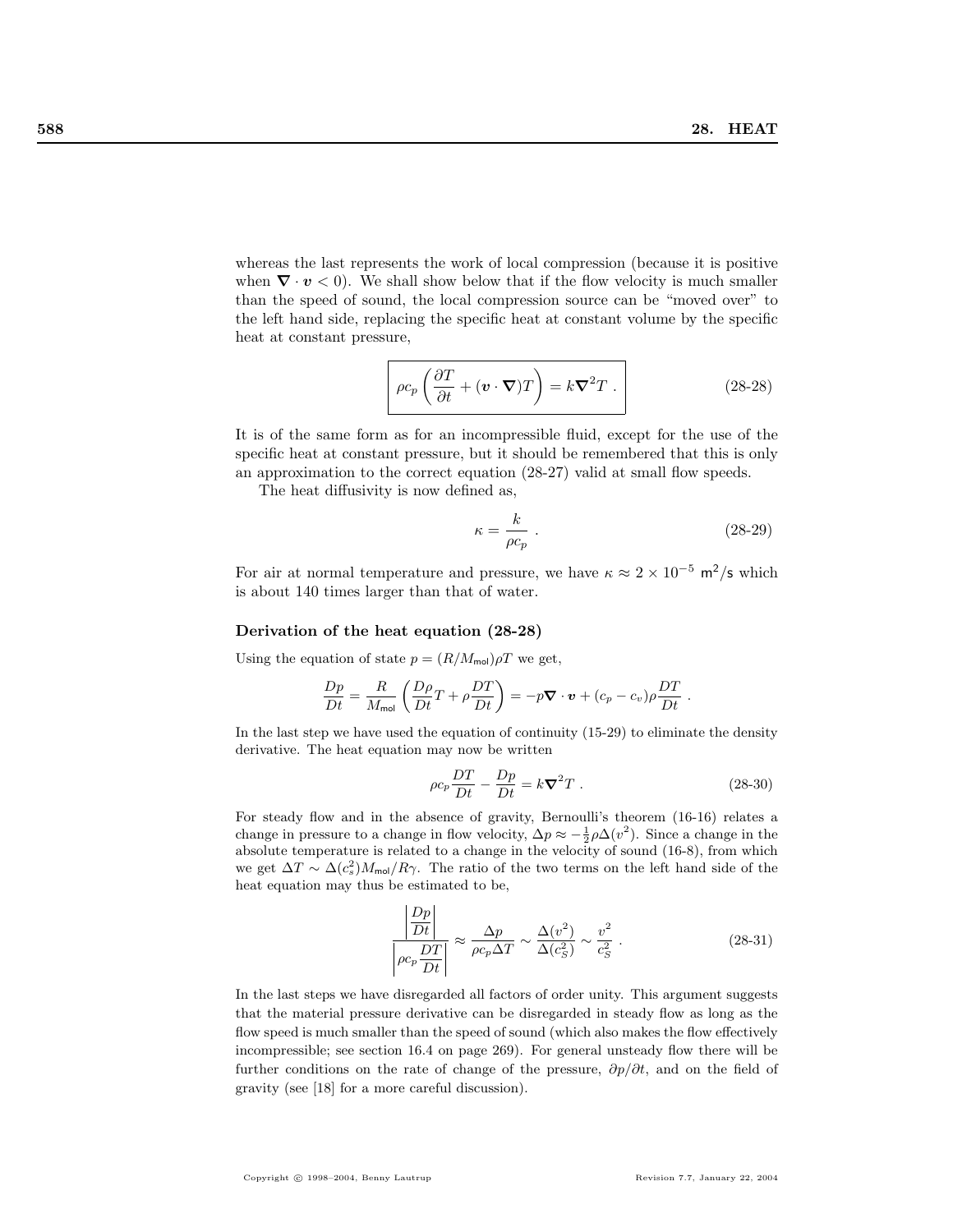### General isotropic fluid

In a general isotropic fluid, the specific internal energy will depend on both the temperature and the mass density,  $u = u(T, \rho)$ , and derivation of the heat equation becomes considerably more involved, requiring the full apparatus of thermodynamics. An account close in spirit to the presentation in this chapter is found in [18]. The end result is that for nearly inviscid and nearly incompressible flows the heat equation again takes the form  $(28-28)$  with heat diffusivity determined from the isobaric specific heat of the fluid (28-29). In liquids there is not a great difference between the specific heats at constant volume and at constant pressure.

The internal friction caused by the stresses in a viscous fluid leads to a loss of kinetic energy which reappears as source of internal energy (*i.e.* internal work) in the last term in the equation of internal energy balance (18-30). Including the dissipative power density (18-18) for general Newtonian fluids, the heat equation becomes,

$$
\rho c_p \left( \frac{\partial T}{\partial t} + (\mathbf{v} \cdot \nabla) T \right) = k \nabla^2 T + h + 2 \eta \sum_{ij} v_{ij}^2 + \zeta (\nabla \cdot \mathbf{v})^2 . \qquad (28-32)
$$

where h is the local rate of heat production,  $v_{ij}$  the symmetric strain rate (18-26),  $\eta$  the shear viscosity, and  $\zeta$  the bulk viscosity.

In most everyday flows heat production by dissipation will be negligible in comparison with advection and conduction. In extreme situations with strong compression and shear, temperatures can become extremely high. A hypersonic object like a "shooting star" may even burn up completely when entering the atmosphere at more than 10 km/s.

# 28.4 Advective cooling or heating

When you take a walk on a cold day, your heat loss is amplified by wind which removes the warm air near your body and creates a large temperature gradient at the surface of the skin, resulting in a larger conductive heat transfer from your body to the air. In meteorology this is known as wind chill, and the local "wind chill temperature" is often announced by weather forecasters during winter. A similar phenomenon must of course occur in a hot desert wind, although the local "wind burn" is not a regular part of a summer weather forecast. In a sauna with air at 120◦ C, it is well-known that one should not move around too fast.

Water chill is even more important. A cold water current moving with the same speed and temperature as a cold wind results in much stronger cooling because of the 25 times higher thermal conductivity of water. This is why you are only able to survive naked for minutes in streaming water at  $0 °C$  whereas you may survive for hours in a wind of that temperature. Similarly, hot water scalds you much faster than hot air of the same temperature.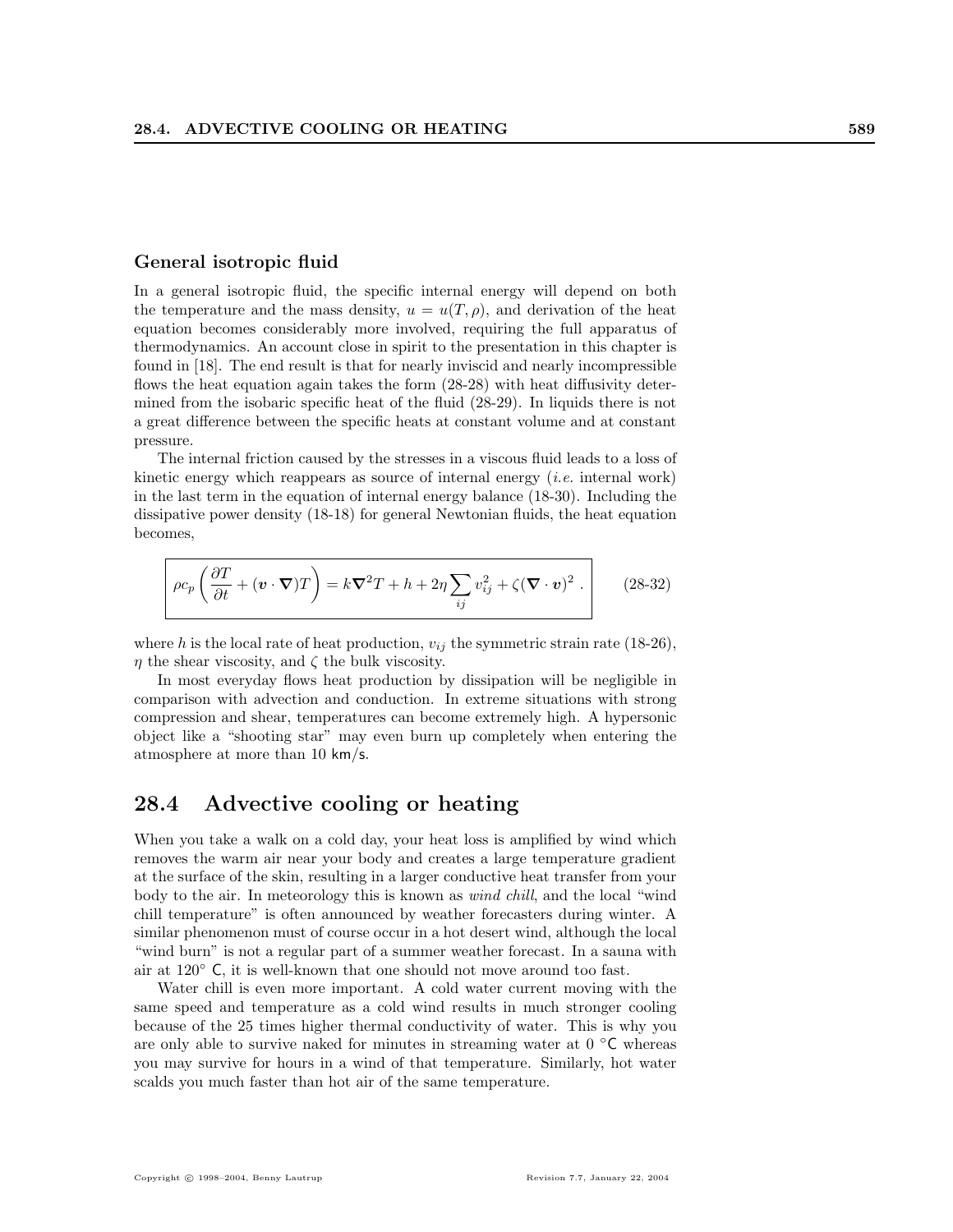In this section we shall discuss the limit where the temperature does not influence the motion of the fluid. In that case the flow of heat takes place on the background of a mass flow, completely controlled by the external forces that drive the fluid. This limit is often called of forced convection to distinguish it from the opposite limit, free convection, where the motion of the fluid is entirely caused by temperature differences (to be discussed at length in chapter 29).

### The Prandtl number

Advective cooling (or heating) of the surface of a body involves both momentum and heat diffusion along the normal to the surface. In a time  $t$  after the start of the flow, momentum diffusion reaches to a characteristic distance  $\delta_{\text{mass}} \sim \sqrt{\nu t}$ from the surface whereas heat diffusion reaches to  $\delta_{\text{heat}} \sim \sqrt{\kappa t}$ . The ratio between momentum and heat diffusivities is for this reason an important dimensionless quantity, called the Prandtl number,

$$
\Pr = \frac{\nu}{\kappa} \tag{28-33}
$$

When the Prandtl number is large, temperature variations will take place well inside the usual boundary layer, whereas if the Prandtl number is small, the temperature distribution spreads well beyond the boundary layer.

In contrast to other dimensionless numbers, for example the Reynolds or Péclet numbers, the Prandtl number is a property of the fluid rather than of the flow. In gases it is of order unity, for example  $Pr = 0.73$  for air at normal temperature and pressure. In liquids it may take a wide range of values: in water it is about 6, whereas in liquid metals it is quite small, for example 0.025 for mercury, and for isolating liquids like oil it may be quite large, of the order of 1000.

### Wind chill estimate

In a steady flow with velocity scale U boundary layers will stop growing after the time,  $t \sim L/U$ , it takes for the fluid to move across the downstream length  $L$  of the body. The scale of the boundary layer thickness thus becomes  $\delta_{\text{heat}} \sim \sqrt{\kappa L/U}$ , and the temperature gradient at the surface is expected to be  $|\nabla T| \approx \Theta/\delta_{\text{heat}}$ , where  $\Theta$  is the temperature excess of the body relative to the fluid at large. From Fourier's law (28-12) we estimate that the rate of loss of heat from a body surface of area A is,

$$
\dot{Q} \sim k \frac{\Theta}{\delta_{\text{heat}}} A \sim k \Theta A \sqrt{\frac{U}{\kappa L}} \ . \eqno{(28-34)}
$$

We shall show below in an exact calculation that this is indeed of the right form.

The main consequence of the above estimate is that the heat loss,  $\ddot{Q} \sim \Theta \sqrt{U}$ , grows with the squareroot of the velocity, thus confirming the observation that a higher velocity has the same effect as a larger temperature excess. Let the actual temperature excess be  $\Theta = T_1 - T_0$  where  $T_1$  is the exposed surface temperature



Advective cooling of a plate with wind coming in from the left. The boundary for the mass flow (fully drawn) and the heat fronts (dashed) for large and small Prandtl numbers.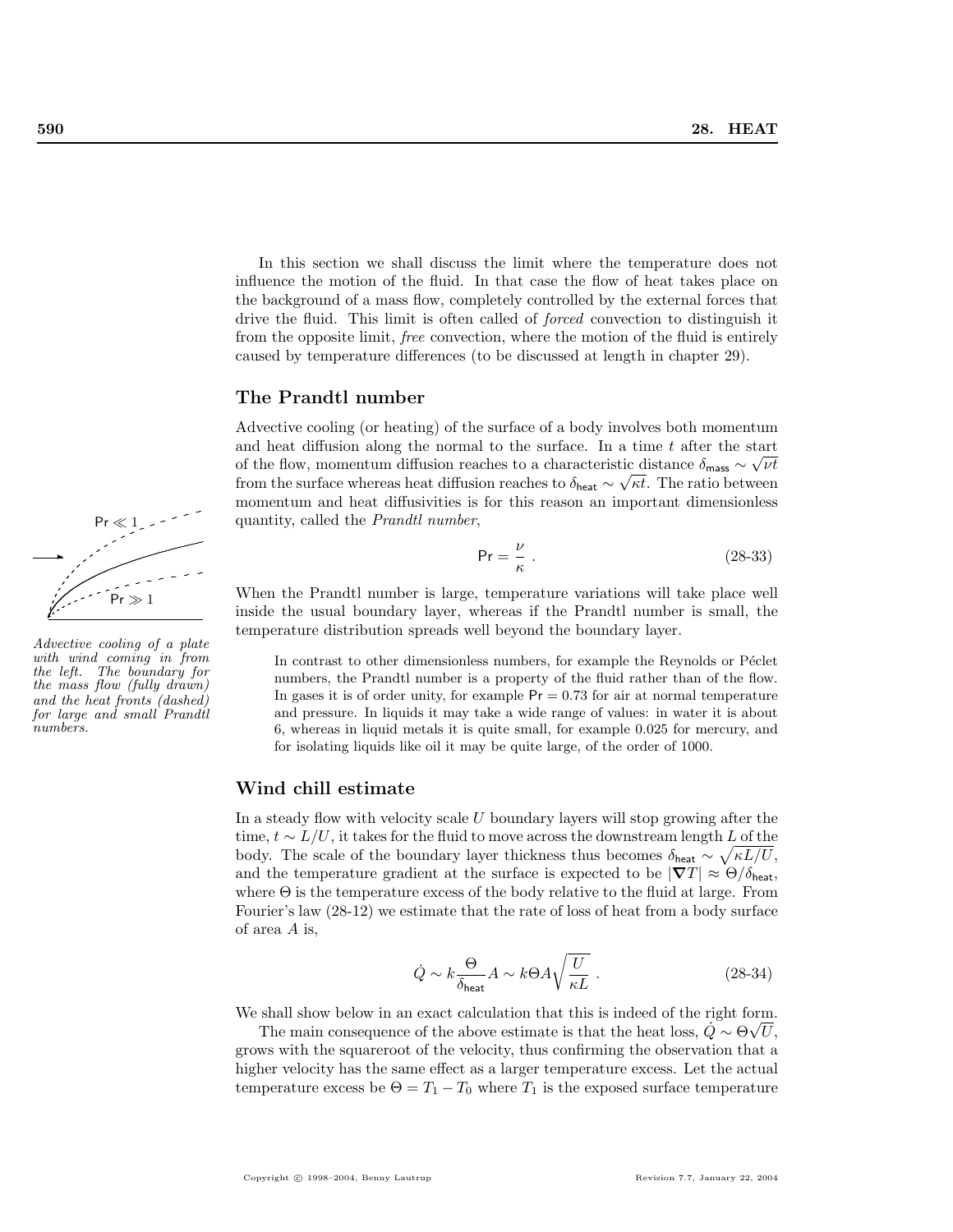and  $T_0$  is the wind temperature, and let the actual wind velocity be U. Then the heat loss will be the same for a temperature excess  $\Theta^* = T_1 - T_0^*$  and a wind heat loss will be the same for a temperature excess  $\Theta^* = T_1 - T_0$  and a wind<br>speed  $U^*$ , satisfying  $\Theta^* \sqrt{U^*} = \Theta \sqrt{U}$ . Solving for the (fictive) wind temperature  $T_0^*$ 

$$
T_0^* = T_1 - (T_1 - T_0) \sqrt{\frac{U}{U^*}}.
$$
\n(28-35)

Apart from corrections for high wind speeds, this is essentially identical to the first wind chill formula by Siple and Passel (1945), who — after measuring cooling rates of water in plastic containers — chose the nominal values  $T_1 \approx 33^{\circ}$ C and  $U^* \approx 5$  m/s. The Siple-Passel formula was used by the US National Weather Service from 1973 but was in 2001 replaced by a somewhat more conservative expression based on modern theory and experiments.

**Example 28.4.1:** At  $0^{\circ}$ C a wind speed of  $U = 10$  m/s corresponds to a fictive wind temperature of  $T_0^* \approx -14^{\circ}$ C according to (28-35). The modern formula yields instead  $T_0^* \approx -7^\circ \text{C}$ .

### Heat flow in the Blasius boundary layer

The simplest model of advective cooling is furnished by the steady-flow Blasius boundary layer discussed in section 25.4 on page 493, with the added condition that the plate is held at a constant temperature  $T = T_0 + \Theta$  which is different from the ambient temperature  $T_0$ . Since by assumption the mass flow is not influenced by the heat flow we may take over the exact Blasius solution and insert it into the steady flow heat equation,

$$
(\mathbf{v} \cdot \nabla)T = \kappa \nabla^2 T \ . \tag{28-36}
$$

In the boundary layer approximation the double derivative  $\nabla_x^2$  can be disregarded in the Laplacian, so that the equation takes the same form as the Prandtl equation (25-21)

$$
v_x \frac{\partial T}{\partial x} + v_y \frac{\partial T}{\partial y} = \kappa \frac{\partial^2 T}{\partial y^2} . \tag{28-37}
$$

Assuming that the temperature only depends on the scaling variable  $s =$  $y\sqrt{U/2\nu x}$ , we may write

$$
T(s) = T_0 + \Theta F(s) , \qquad (28-38)
$$

where  $F(s)$  is a dimensionless function. In the same way as for Blasius' equation (25-26) it follows that,

$$
F''(s) + \Pr g(s) F'(s) = 0 , \qquad (28-39)
$$

Paul Allen Siple (1908-68). American Antarctic explorer. Accompanied (as an Eagle Scout) the first Byrd expedition to Antarctica in 1928-30. Participated in Byrd's second expedition 1933-35 as a chief biologist. Coined the term "wind chill" in 1939.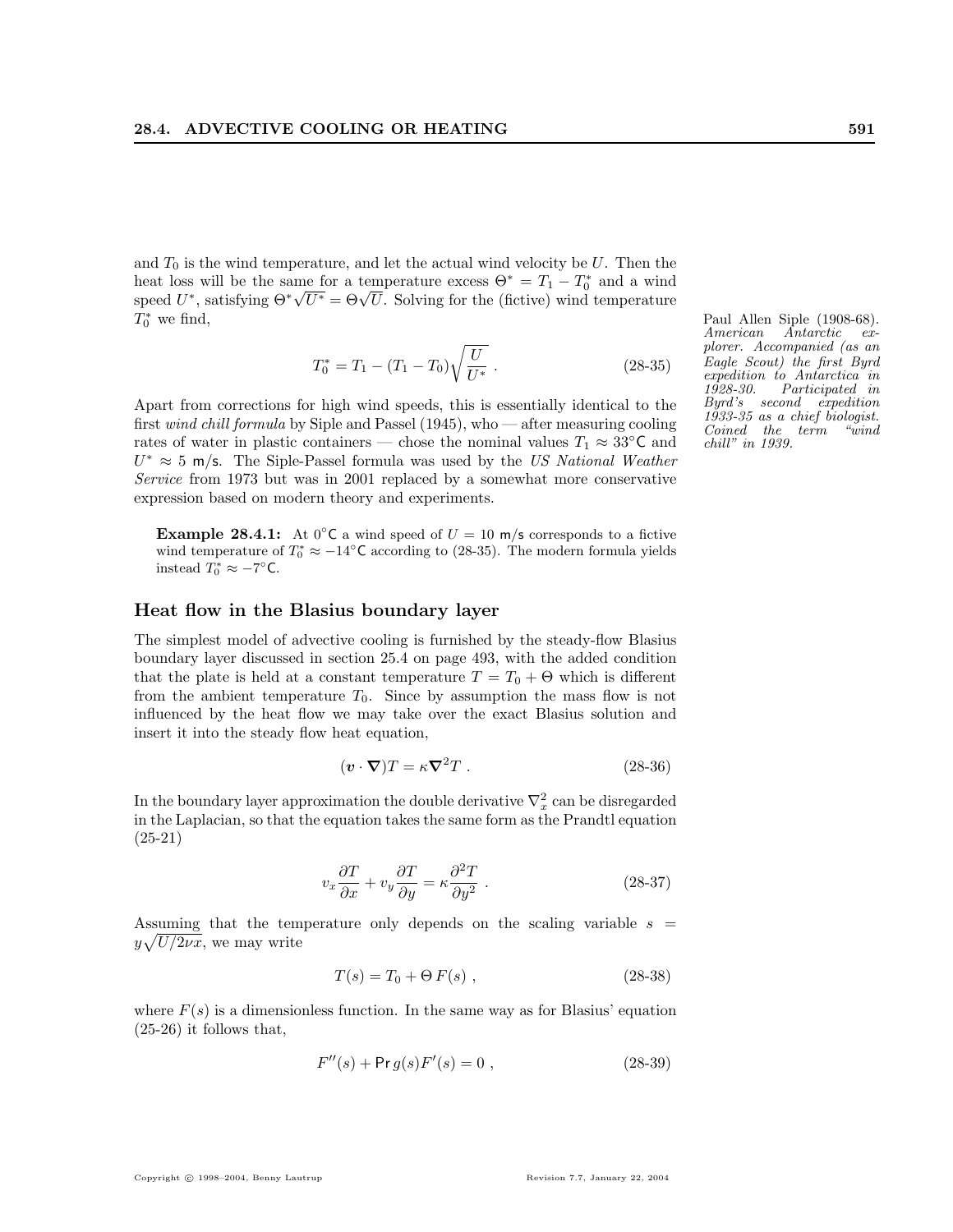

Figure 28.2: a) The function  $F[(s)]$  for three different values of the Prandtl number.b) The slope  $F'(0)$  as a function of  $Pr$ . The dashed lines indicate the asymptotic power law behaviors (see problem 28.3).

where  $g(s)$  is the Blasius solution (25-23). Solving it with the boundary conditions  $F(0) = 0$  and  $F(\infty) = 1$ , we find

$$
F(s) = 1 - \frac{H(s)}{H(\infty)},
$$
\n(28-40)

where

$$
H(s) = \int_0^s e^{-\Pr G(u)} du , \qquad G(s) = \int_0^s g(u) du . \qquad (28-41)
$$

The function  $F(s)$  is plotted in fig. 28.2a for three different values of the Prandtl number and illustrates clearly how the heat front depends on this number. Notice that for  $Pr = 1$  we have  $1 - F(s) = g'(s) = f(s)$  according to (25-26).

### Total rate of heat loss

The gradient of the temperature field on the plate

$$
\nabla_y T|_{y=0} = \Theta F'(0) \sqrt{\frac{U}{2\nu x}} \ , \eqno(28-42)
$$

determines the heat flow  $q_y = -k\nabla_y T$  according to Fourier's law. Integrating  $q_y$ along an area A of the plate of length L in the x-direction and width  $A/L$  in the z-direction, we find the total rate of heat loss,

$$
\dot{Q} = \frac{A}{L} \int_0^{L_x} q_y(x) dx = -F'(0)k\Theta A \sqrt{\frac{2U}{\nu L}}.
$$
 (28-43)

The slope  $-F'(0) = 1/H(\infty)$  is plotted as a function of the Prandtl number in fig. 28.2b. Notice that this is not quite of the same form as the previous estimate (28-34) because it has the  $\nu$  instead of  $\kappa$  in the denominator of the squareroot. The explanation is that for  $Pr \ll 1$  the slope varies like the squareroot of the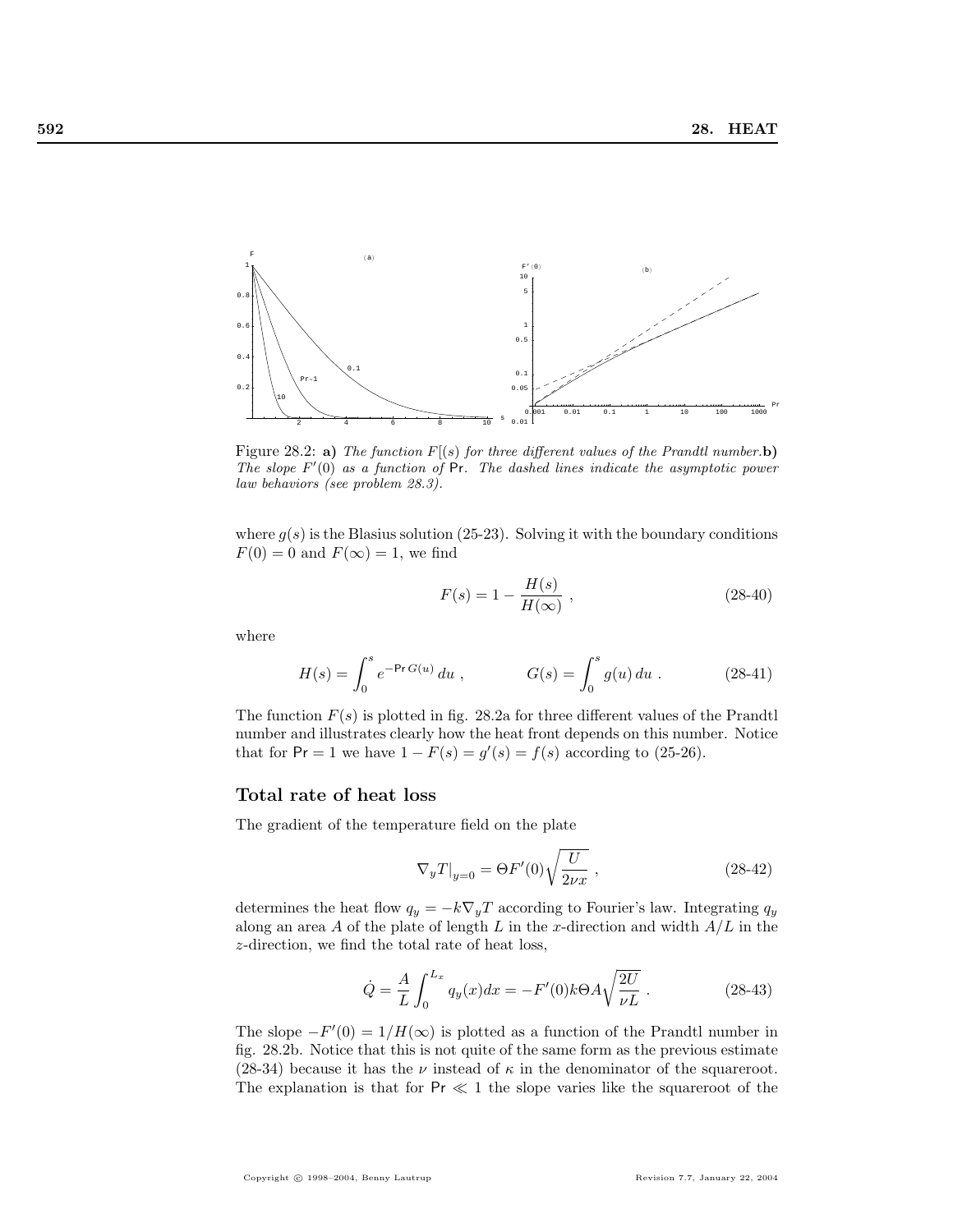Prandtl number,  $-F'(0) \approx 0.8$ √ Pr, bringing the estimate into agreement with the exact calculation (see problem 28.3).

Example 28.4.2: The grown-up human body has a skin surface area of about  $A \approx 2$  m<sup>2</sup>. A naked human standing with the shoulders aligned with the wind will roughly present this area as  $L \approx 0.5$  m and  $A/L \approx 4$  m. For air with Pr = 0.73 we have  $-F'(0) = 0.42$ , so that in a wind with  $U = 1$  m/s and a temperature  $\Theta = 10$  K below the skin temperature we find the heat loss rate  $\dot{Q} \approx 100$  W. Since the human body produces heat at this rate, a skin temperature of 27◦C can thus be maintained essentially indefinitely in a gentle breeze with velocity 1 m/s and temperature 17◦C. In this calculation we have ignored natural convection and evaporative heat losses.

Under the same conditions in water where  $-F'(0) = 0.87$  the rate of heat loss becomes enormous,  $\dot{Q} \approx 23$  kW, and will almost instantly cool the skin to the temperature of the water. Everybody is familiar with the (relatively mild) skin chock that is experienced when one jumps into water as warm as  $17^{\circ}$ C. At this temperature the loss of heat will eventually lead to severe hypothermia and death in the course of a some hours, depending on what you wear and how you behave.